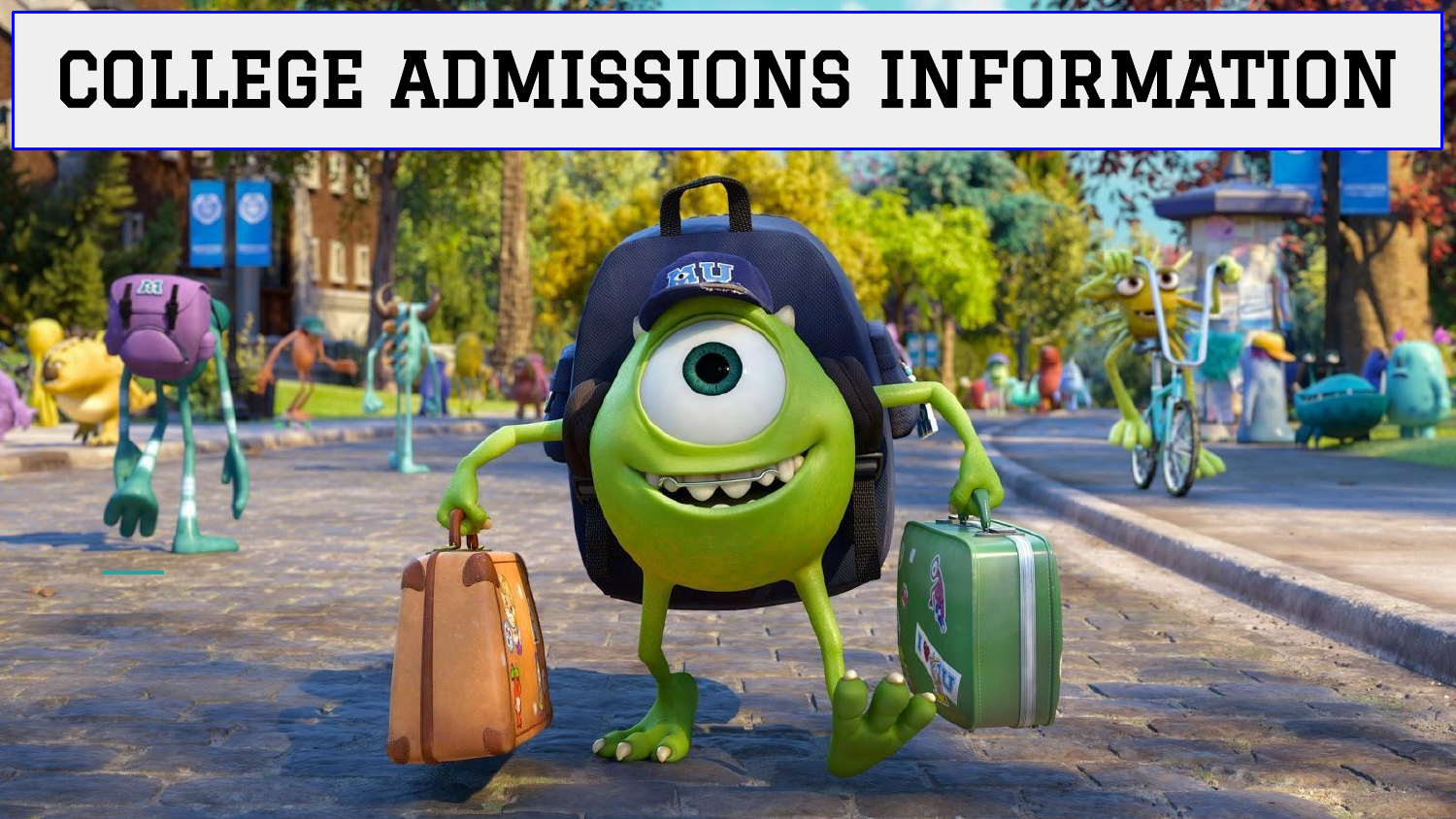

## What You Need To Know **RIGHT NOW** about the College Admissions Process...

## JAHS College Office

**Room 319**

**Advisors**: Mr. Dwyer/ Ms. Higgins

**Email**: [ddwyer5@schools.nyc.gov](mailto:ddwyer5@schools.nyc.gov)

[ahiggins5@schools.nyc.gov](mailto:ahiggins5@schools.nyc.gov)

**Office Phones**:

Mr. Dwyer 718-322-0568

Ms. Higgins 718-322-0601

**Google Classroom Code**: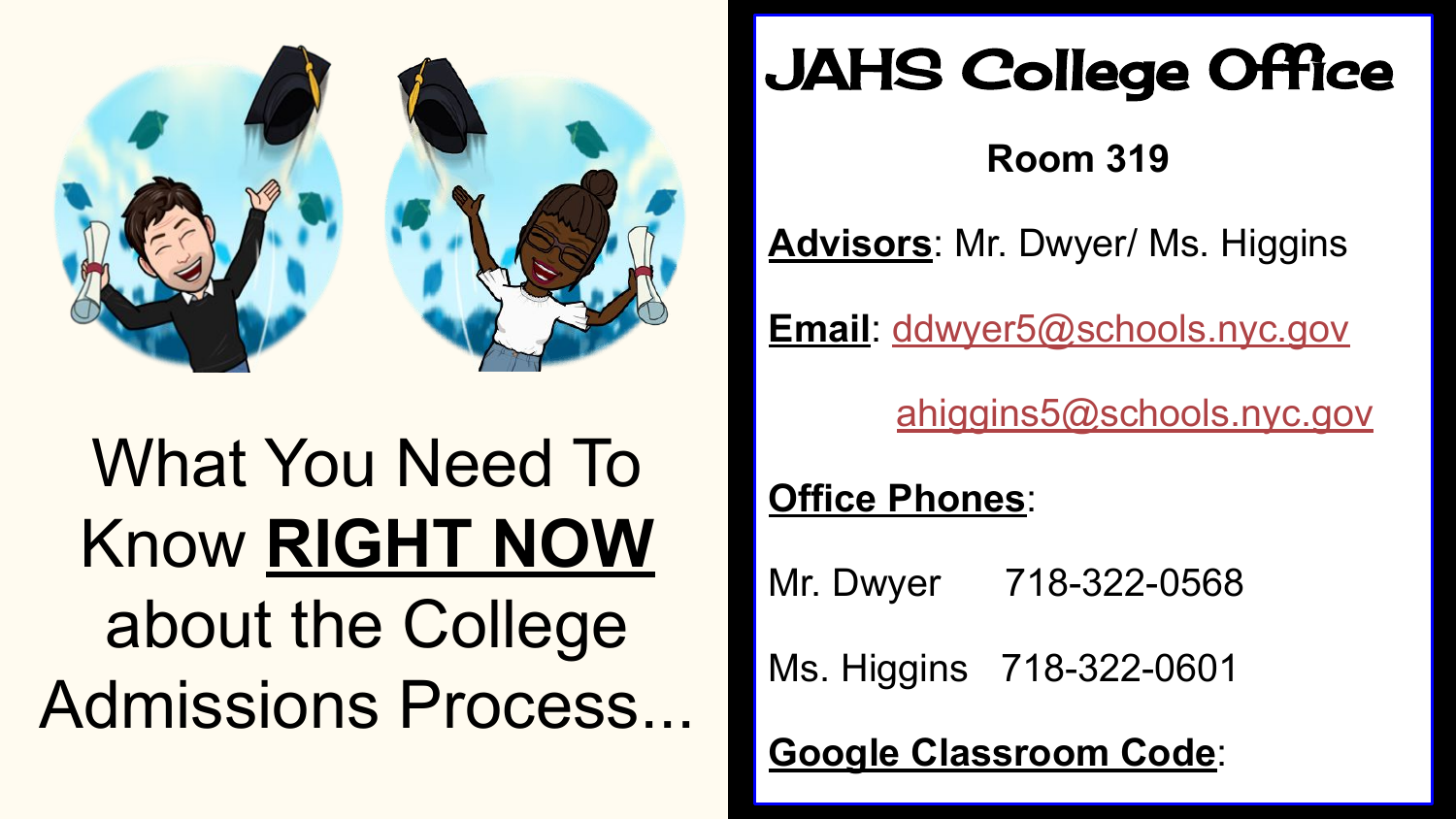## Own the process!



✵ It is **YOUR** responsibility to fill out your college and financial aid applications.

✵ Although many schools are not requiring SATs this year (including CUNY), many are and some are using scores to help determine merit scholarships. It is recommended that if possible, you take the exam twice. Please visit the College Board website for more info and to register. Fee Waivers are available through Mr. Dwyer.

✵ Your parent/guardian's help will be needed to complete the financial aid forms and may be needed for sections of the college applications.

✵ **Be aware of deadlines!** Give yourself enough time to complete the applications and write a strong college essay, if needed.

✵ Make sure you proofread your essay and show it to your English teacher prior to submitting it. See our Google Classroom for tips on how to write the college essay.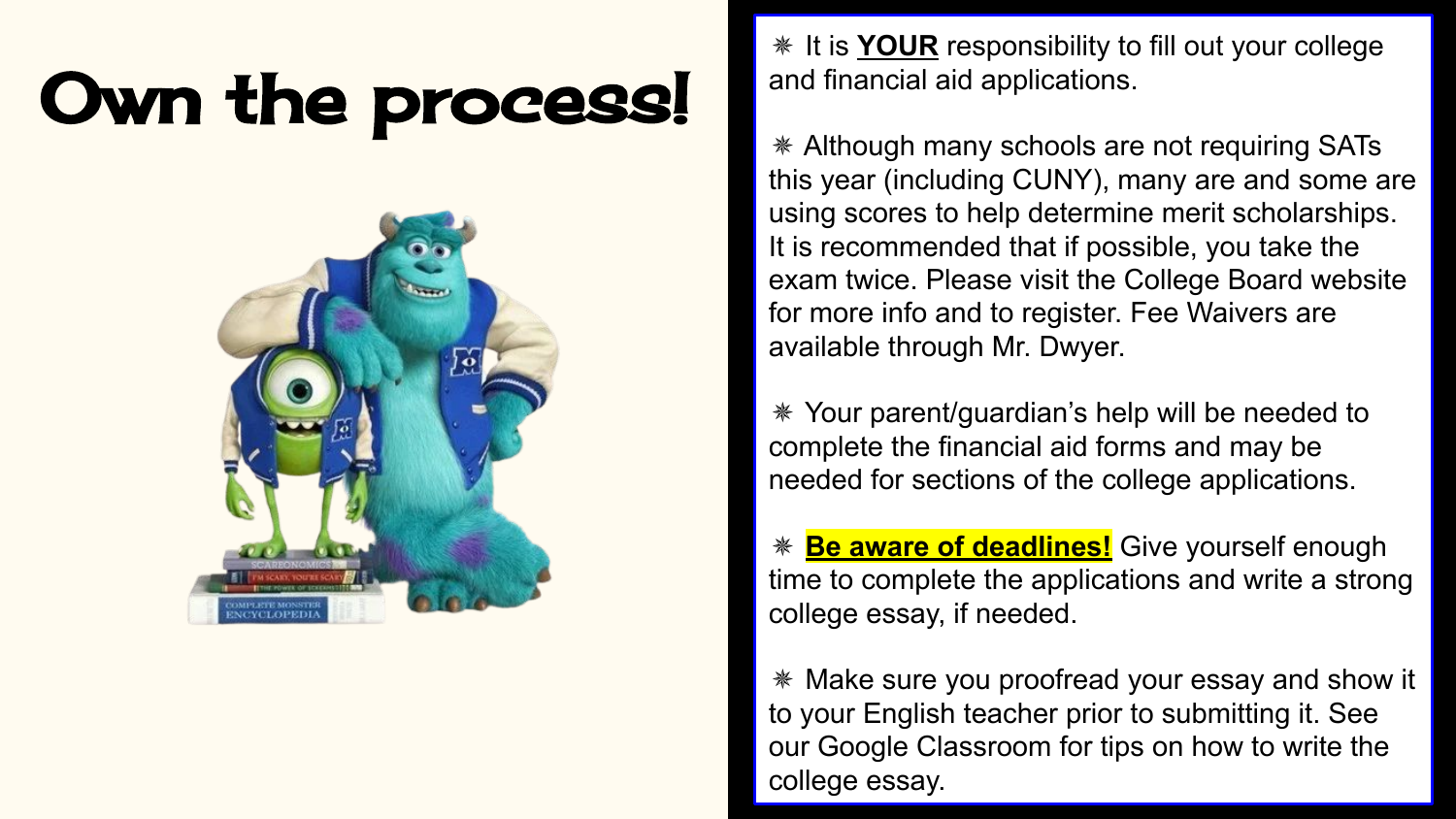



and college websites.

✵ More research will result in you being able to make a more informed decision.

✵ Make sure you have a balanced list of colleges, including at least one of each: reach, target, and safety school.

✵ These are difficult times, but do your best to visit colleges and take virtual tours to get a better feel for schools.

✵ Please reach out if you have questions or need assistance. Mr. Dwyer and Ms. Higgins are happy to assist you with your plans.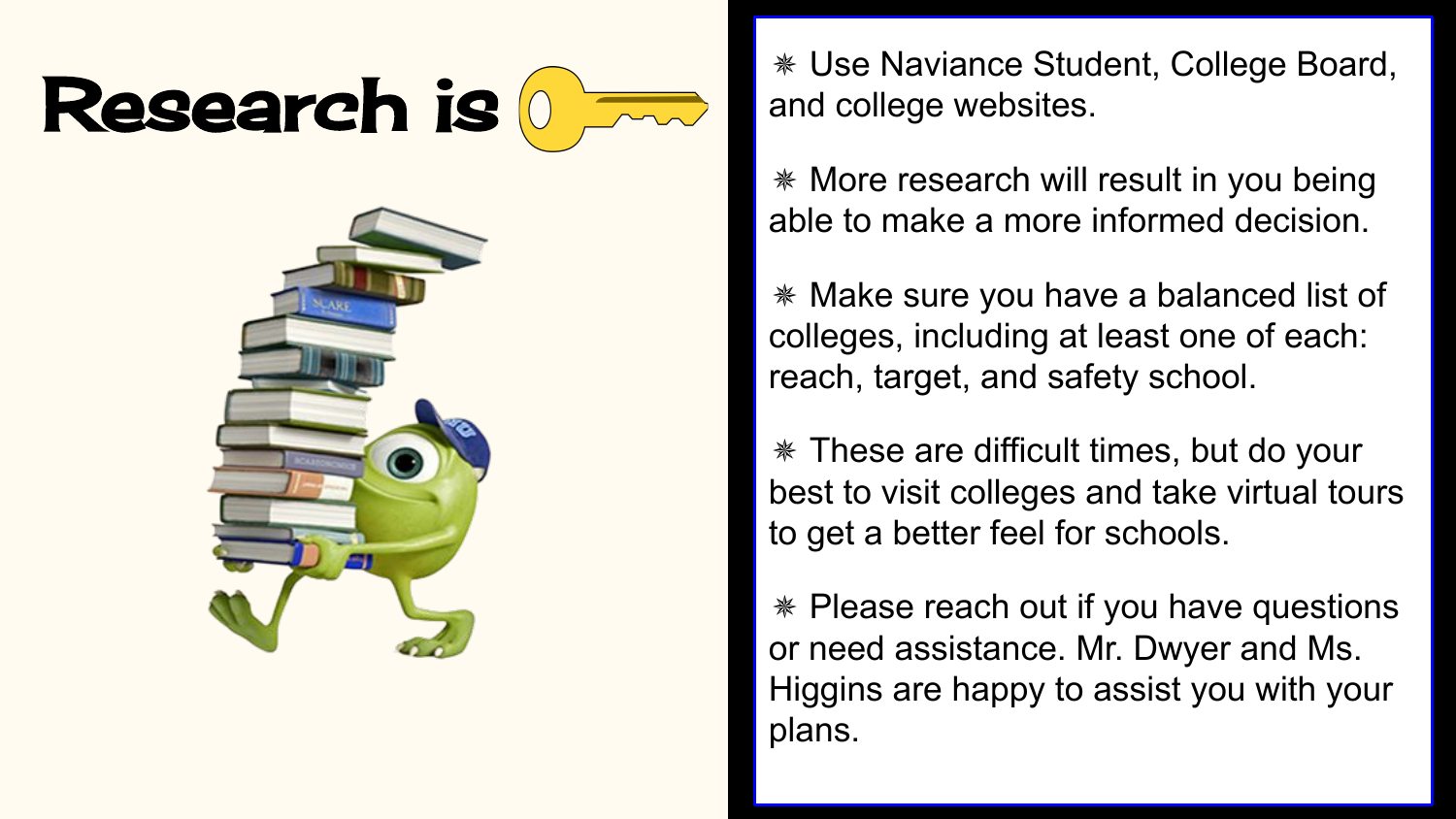# Apply!

#### ✵ [CLICK HERE FOR CUNY APPLICATION](https://www.cuny.edu/admissions/undergraduate/apply/cuny-application/)

#### ✵ [CLICK HERE FOR SUNY APPLICATION](https://www.suny.edu/attend/apply-to-suny/)

#### ✵ [CLICK HERE FOR COMMON](https://www.commonapp.org/) [APPLICATION](https://www.commonapp.org/) (Most private and SUNY schools)



#### **CUNY**

- Must complete online application
- Application fee =  $$65$  for up to 6 choices
- Fee Waiver codes available through Mr. Dwyer
- Essay/Recommendation letters required for some schools/programs

#### **SUNY**

- Application completion through SUNY website or Common App website
- Application fee=\$50 per school
- Fee waivers available on SUNY website and Google Classroom for those who qualify (up to 7 schools waived)
- Essay and recommendation letters required for most 4 year schools.

#### **Common Application**

- Complete Applications through common app website
- Fees are set by individual colleges
- Fee Waivers are available if qualified-Self report in application
- Essay required (some schools require more than one)
- **Counselor Recommendation Required**
- Most schools require teacher recommendations (check individual schools for # required)
- **Must link your common app account to your Naviance account** so you can formally request rec letters electronically and so we can forward supporting documentation electronically.

**See Google Classroom for more guidance and please reach out if you need help!**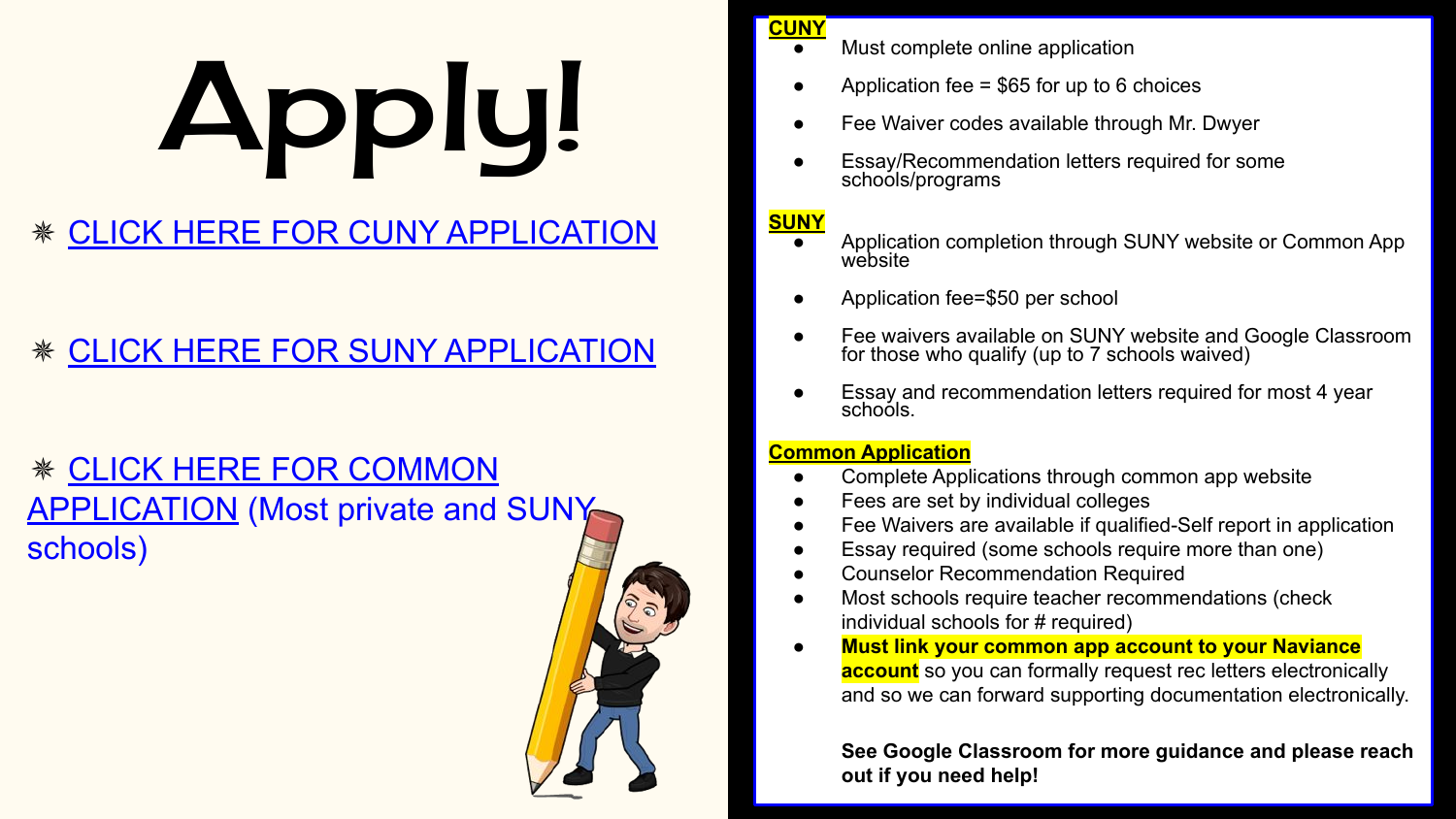

**Financial Aid** It is important to have realistic conversations with<br>It is important to have realistic conversations with<br>you can afford. Please research sources of aid an your family regarding the cost of college and what you can afford. Please research sources of aid and work to develop a plan to assist you in affording those costs.

> **FAFSA**: Available as of October 1, 2021. Class of 2022 students applying for Fall 2022 admission will complete the 2022-2023 FAFSA form using 2020 tax and income information. Visit: [www.fafsa.gov](http://www.fafsa.gov)

> **TAP (NYS Tuition assistance Program)**: Available as of October 1, 2021 (must complete FAFSA first, but there is a direct link to this form from the confirmation page upon completing FAFSA. Visit: [www.hesc.ny.gov](http://www.hesc.ny.gov) for more info or to apply if you miss the link.

> **CSS Profile**: An additional financial aid form required by certain private colleges. Deadlines vary so please be aware if your school requires it and when it is due. Visit: [cssprofile.collegeboard.org](https://cssprofile.collegeboard.org/)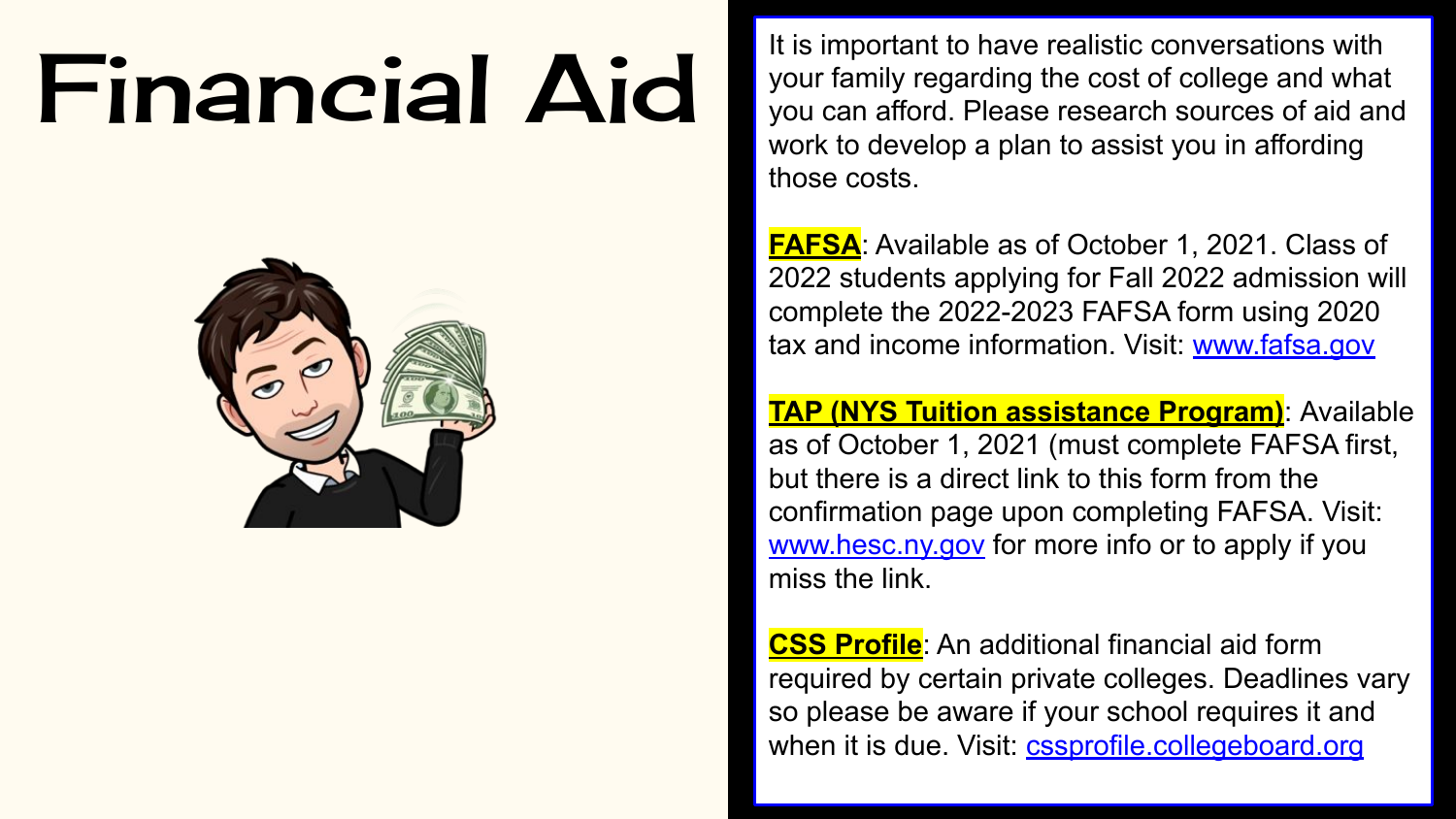## Financial Aid continued



#### ✵ **The Senator José Peralta New York State DREAM Act**:

Gives undocumented and other students access to NYS‐administered grants and scholarships that support their higher education costs.

✵ **The NYS Excelsior Scholarship**: Can provide tuition assistance for families of students attending a CUNY or SUNY school that makes up to \$125,000 annually.

✵ **NYS STEM Initiative**: Provides tuition awards to students who are NYS residents attending a public or private degree-granting college located in New York State. Recipients must be in the top 10% of their graduating class, pursue an approved two or four-year STEM degree program, and agree to live in NYS and work in a STEM field in NYS for five years after graduation.

✵ **Scholarships**: There are many scholarships available, both through colleges as well as outside organizations. Please keep in mind that they are competitive and have strict deadlines. Information can be found on sites like College Board, Fastweb and Sallie Mae.

✵ This is not a complete list of aid programs and scholarship sites. Seperate applications are required in addition to the FAFSA and TAP. Please research additional details/requirements if interested.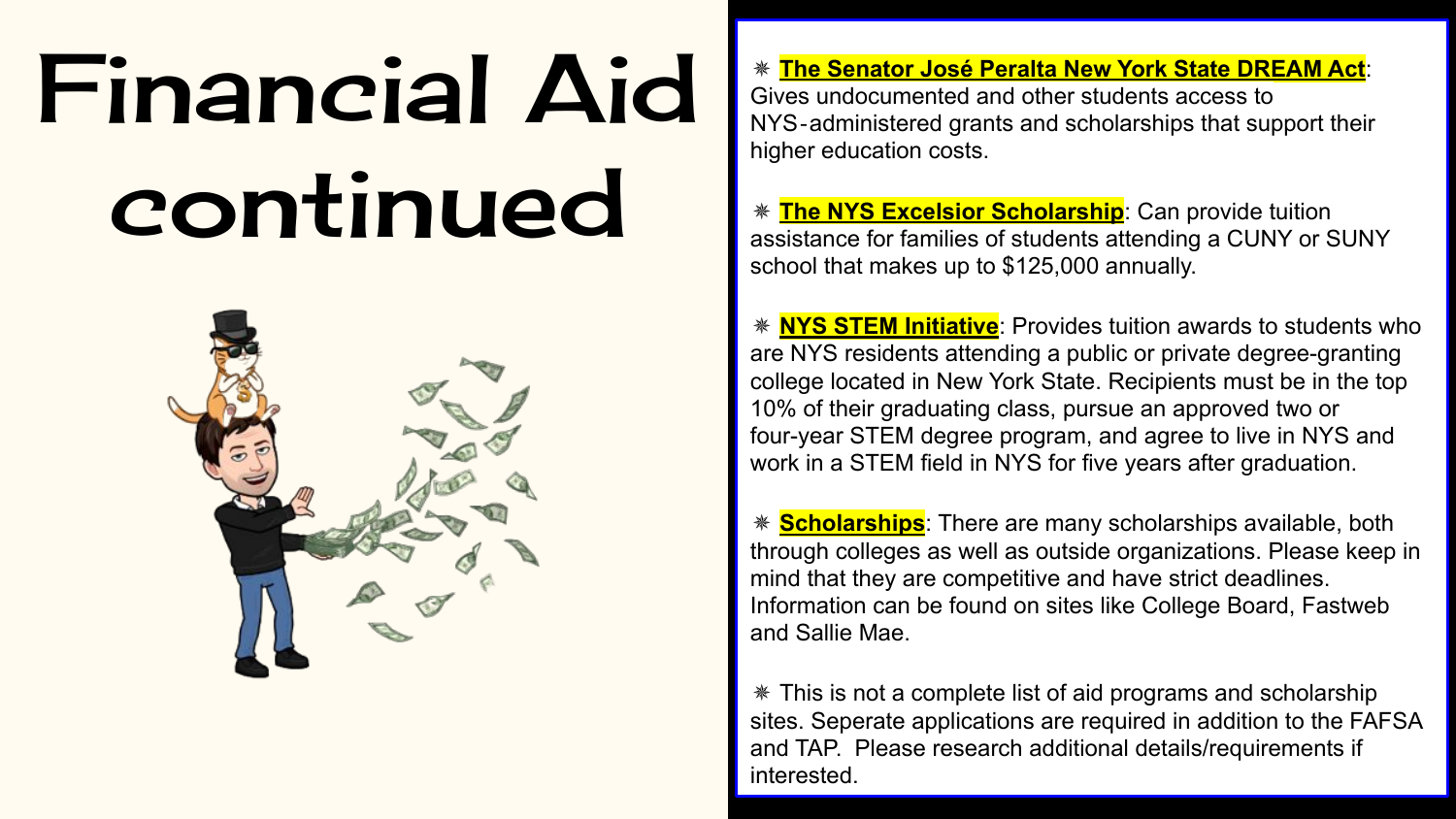### Stay Focused and Complete the Mission!



#### Click the links to access the sites:

#### **College Applications**

- **[CUNY](http://www.cuny.edu)**
- **[SUNY](http://www.suny.edu)**
- **[Common Application](http://www.commonapp.org)**

#### **Research/Application Support/Testing**

- **[Naviance](https://student.naviance.com/johnahs)**
- **[Collegeboard](http://www.collegeboard.org)**
- **[ACT Student](http://www.actstudent.org)**
- **[SAT Practice](https://www.khanacademy.org/sat)**
- **[John Adams HS Counseling Page](http://www.jahscounseling.com)**

#### **Financial Aid**

- [FAFSA \(Federal Aid\)](http://www.fafsa.gov)
- [NYS TAP \(NYS Aid\)](http://www.hesc.ny.gov)
- **[CSS Profile](https://cssprofile.collegeboard.org/)**
- **[Jose Peralta NYS Dream Act](https://www.hesc.ny.gov/dream/)**
- **[NYS Excelsior Scholarship](https://www.hesc.ny.gov/pay-for-college/financial-aid/types-of-financial-aid/nys-grants-scholarships-awards/the-excelsior-scholarship.html)**
- **[NYS STEM Incentive](https://www.hesc.ny.gov/pay-for-college/financial-aid/types-of-financial-aid/nys-grants-scholarships-awards/nys-science-technology-engineering-and-mathematics-stem-incentive-program.html)**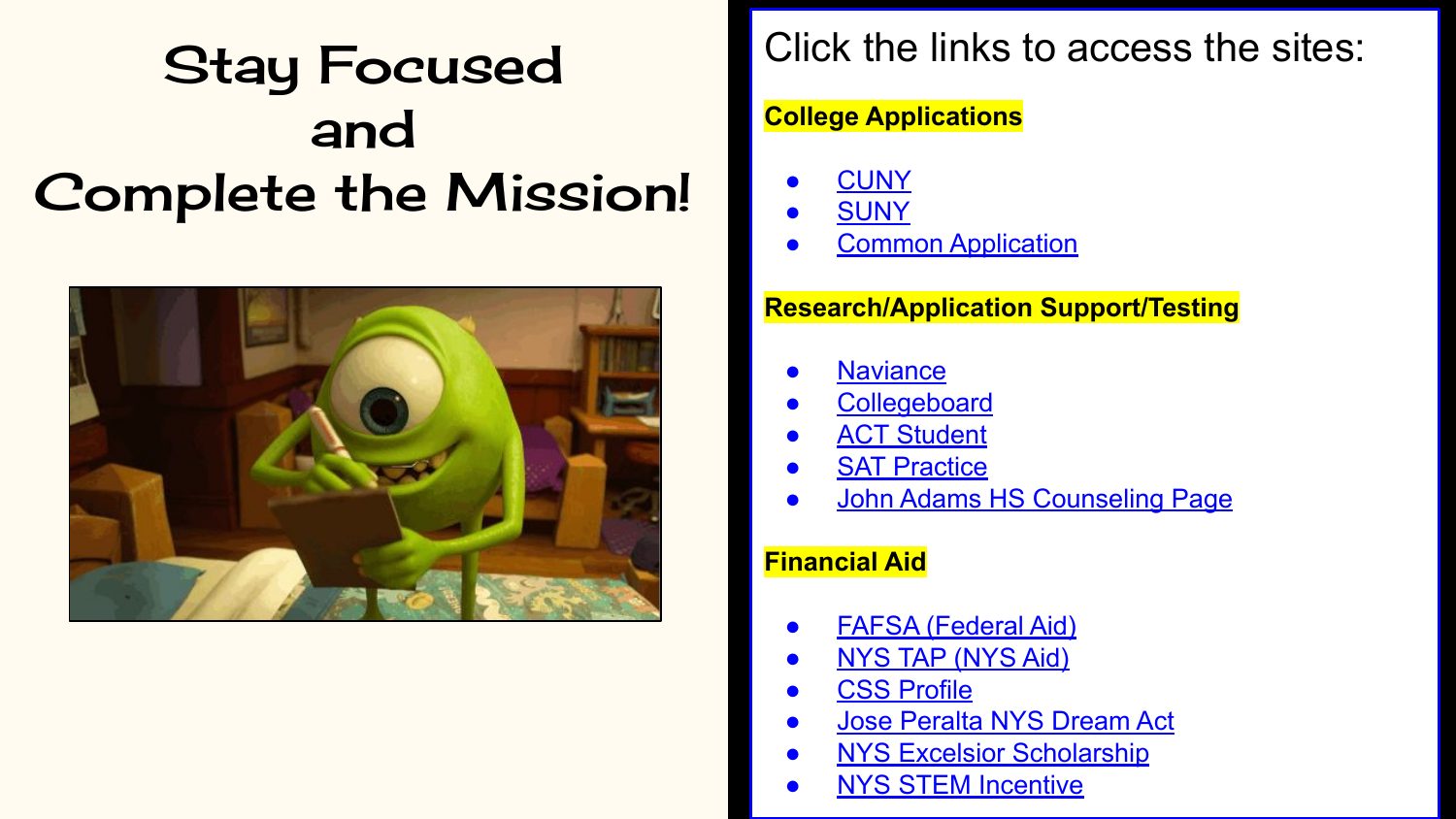# In Closing... **Please make sure you:**



- Join the College Office Google Classroom.
	- **Join code**: TBD
- Check your emails **DAILY.**
- Own the process and get started early.
- **Log into Naviance**
- Pay close attention to details and deadlines!
- Follow us on Instagram @jahscollegeoffice
- **● You must let us know when you apply to any schools.**
- **● Ask for help if you need it!!!**